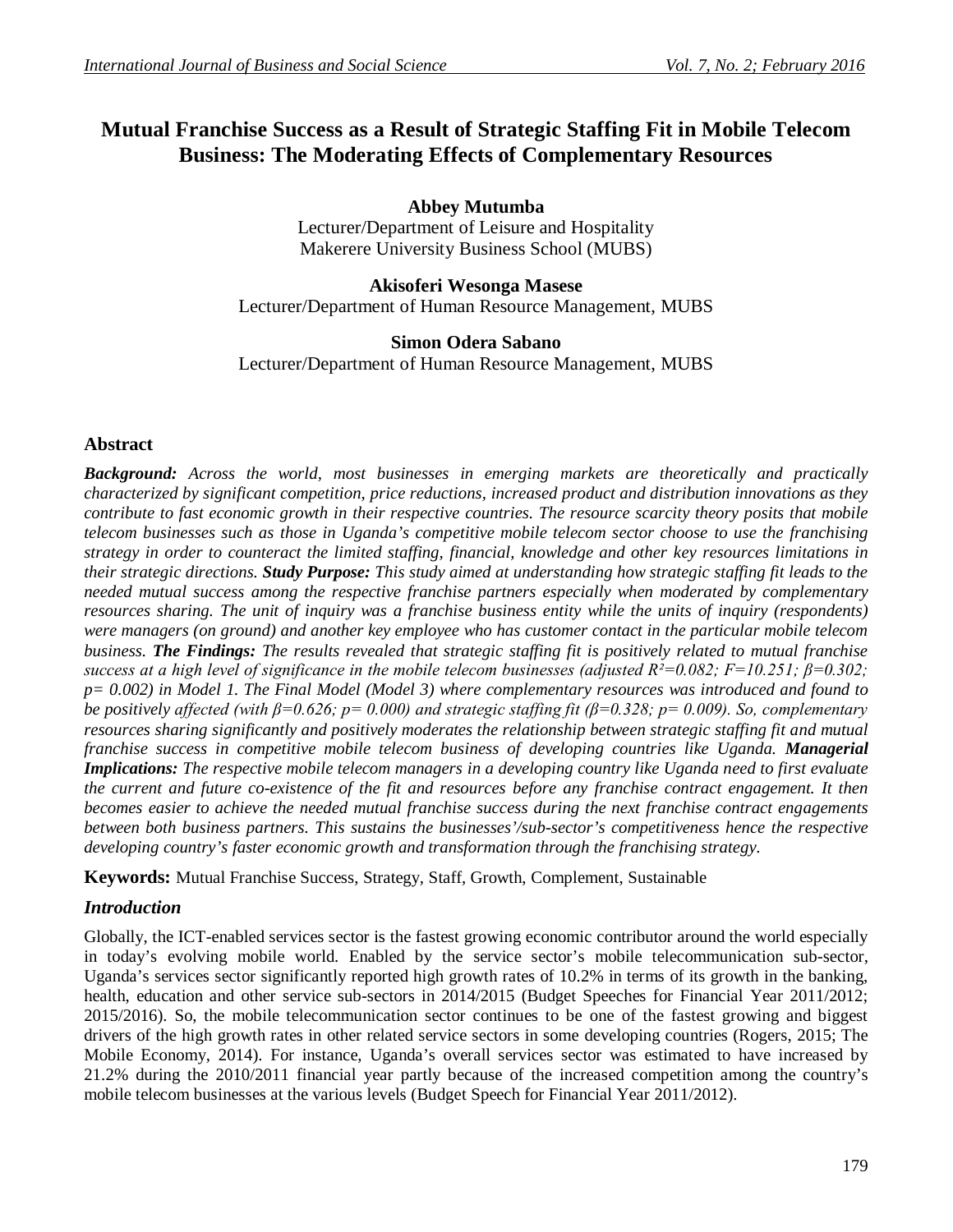Mobile telecom businesses in emerging markets of the respective developing countries are theoretically and practically characterized by significant competition, price reductions, increased product and distribution innovations (Simba Telecom, 2015; Knight & Cross, 2012; The Summit Business Review, 2010). This has pushed most the respective companies/business to distribute and sale their respective products and services through appointing well-selected franchise partners (distributors, dealers, agents and area development partners among others) in the various emerging markets (Kotler, *et al.,* 2007; Hoffman & Preble, 2004; Sen, 1998). The resource scarcity theory posits that businesses such as those in Uganda's competitive mobile telecom sector choose to use the franchising strategy in order to counteract the limited staffing, financial, knowledge and other key expansion resources limitations in their strategic directions (Oxenfeldt & Kelly, 1969; Kotler, *et al.,* 2007). This theory explains the need for both sides of the mutual partners to select the right franchisors and/or franchisees whose resources like the people (staffing) fit and other complementary resources (like the finances) they can access for the needed business growth (Ekelund, 2014; Sen, 1998; Oxenfeldt & Kelly, 1969). However, the resource scarcity theory is weak at explaining when and where the strategic use of the accessed resources becomes important which the resource-based view seems to be stronger at explaining (Combs, Micheal, & Castrogiovanni, 2004; Penrose, 1959).

The resource-based view (RBV) explains that the productive use of the mutually-accessed resources is important in a market like Uganda when the respective mobile telecom businesses want to become more competitive than their rivals (Barney, 1986a & b; Penrose, 1959). Where the respective complementary business partners manage to sustain their respectively achieved competitive advantage over time, it becomes their mutual source of superior financial performance hence mutual franchise success in the context of this study (Knight & Cross, 2012; Combs *et al.,* 2004; Sen, 1998; Barney, 1986b). For such mutual success to remain sustainable, there is need for some kind of long-term oriented complementary resources sharing of staff, finances and other resources between the respective franchise partners (Ekelund, 2014; Knight & Cross, 2012; Mutumba, 2010). It is such long-term resource complementarity which is said to be behind the continued competitiveness of Uganda's leading telecom franchisors and franchisees like those under the MTN brand, one of the country's key economic growth driving companies (Budget Speech for Financial Year 2015/2016; Mutumba, 2010; The Summit Business Review, 2010). However, there is still lack of an accessible study to empirically inform the mobile telecom sector's need for mutual franchise success for Uganda's faster socio-economic transformation towards its Vision 2040 (Toffel, 2016; Budget Speech for Financial Year 2015/2016; Knight & Cross, 2012; Mutumba, 2010).

This study aims at understanding how the right the right staffing fit and complementary resources sharing lead to the needed mutual success among the respective franchise partners. According to the Summit Business Review of 2010, Uganda's major telecom brands use a franchising strategy which is tailor-made in terms of a 'push' approach. This franchise-driven strategy is aimed at achieving better product distribution, market penetration, cost reduction, and market competitiveness in such a fast-growing industry. The push approach calls for a staffing fit between the mobile telecom companies (franchisors) and their respective dealership owners of the distribution outlets (franchisees) in order to achieve mutual franchise success (Doherty, 2007; Sen, 1998; The Summit Business Review, 2010). For instance, MTN Uganda's admired mutual business success in using the innovative franchising-push strategy is attributed to their competitive establishment of a staffing fit alongside the much needed complementary resources with their well recruited, selected, and managed franchisees, (The Summit Business Review, 2010). For example, Simba Telecom which is one of MTN's top franchisees is owned by Patrick Bitature who is experienced in attracting and retaining the much-needed staff enables the mobile telecom (MTN) franchisor to competitively push their SIM Packs, airtime, and the related services to the various customers in their market penetration efforts in Uganda (Simba Telecom, 2015). However, Mobile Telecom franchisors and franchisees that fail to ensure the much needed staffing fit and complementary resources end up into mutual franchise business failure (Ducket, 2008; Mutumba, 2010; FranchiseKnowHow, 2011). For instance, Uganda Telecom/UTL's franchise failure to competitively push their products into the market may be attributed to their failure to select the right franchisee partners who have to share a strategic staffing fit and other needed complementary resources among other related reasons (Mutumba & Kibirango, 2016; The Summit Business Review, 2010; Doherty, 2007; Sen, 1998).

Other writers who try to explain why UTL still lags behind their rival franchise systems continue to point out that 'the first and biggest blunder was that UTL ran a franchise model that itself did not properly understand and prepare for' (The Summit Business Review, 2010).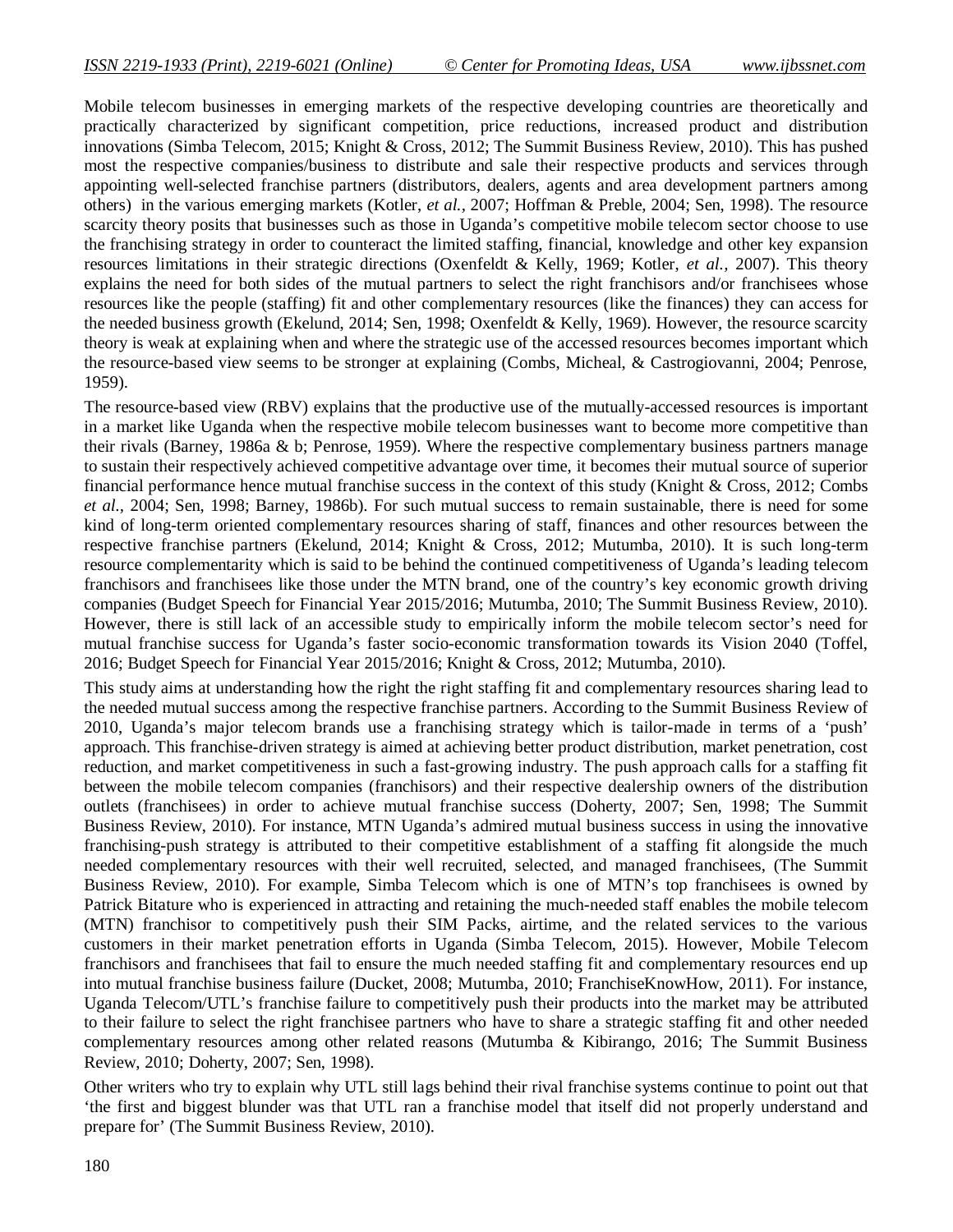It might also have been due to its lack of a national data network and its limited access to relevant franchising research from the academia (Toffel, 2016; Cartesian, 2015; Mutumba, 2010; The Summit Business Review, 2010). Such reasons may explain why by 2010, this mobile telecom franchisor only had 5 franchisee-outlets moreover it had targeted to attract at least 12 franchisees/super dealers between 1997 and 2010 (Mutumba, 2011). Failure to achieve the desired outlet growth is making competitors like UTL to struggle with attracting more customers/subscribers and franchisees, and are failing to generate the money needed to meet their financial obligations to its creditors/rivals like MTN Uganda. UTL's management is also struggling to re-build the customer and investor confidence that UTL is a going-concern especially after the fall of Libya's Col. Mummar Gaddafi who the public considers to have been their business's main source of business survival (Nannozi, 2011). Other mobile telecom franchise businesses (franchisees) which were in partnership with the likes of Warid Telecom and Orange Telecom (franchisors) also failed to survive through the tight price competition in Uganda's fastest growing industry (Mwesigwa, 2014; Kulabako, 2011). So, the remaining challenge to the mobile telecom business practitioners, franchising, human resource, and other related researchers is to find ways of improving the management practice from such mutual failure to mutual franchise success in Uganda's fastest growing sector (Toffel, 2016; Mutumba, 2010; Ghoshal, 2005).

As we learn from the practitioners, both the mobile telecom companies (franchisors) and their franchisees seem to currently be using a franchising-push strategy to competitively deliver their respective SIM Packs, airtime, and the related services in the country (Toffel, 2016; Cartesian, 2015; The Summit Business Review, 2010; Doherty, 2007; Ghoshal, 2005; Sen, 1998). Most mobile telecom franchisors seem to recruit and select their franchisees depending on whether their staffing capabilities fit into staff requirements in Uganda. For example, a telecom franchisor like MTN Uganda considers the potential franchisee's staffing experience in attracting and retaining the needed staff for pushing the respective telecom franchisor's products and services where the customers expect them. The respective franchisors also consider the applicant franchisee's leadership style, financial preparedness, proven complementary resources, and the motivation towards the mutual business success. Despite the above staffing and resource considerations made by Uganda's mobile telecom franchisors in their franchisee recruitment and selection processes, a number of the selected franchisees seem to be mutually failing.

Mobile telecom franchising being a business of mutual success (win-win), the respective telecom franchisors are also failing to achieve their desired market penetration, financial performance and strength, and general market competitiveness. Some of their appointed franchisees are instead selling the rival telecom companies' products and services, are failing to satisfy the standards set by their respective franchisors, and running out of business while others have already closed down their franchise shops. As result, more mobile telecom businesses are likely to run out of business especially in today's cut-throat price competition in the entire sector hence decelerating the country's resultant speed of economic transformation through other sectors. Uganda's mobile telecom's mutual failure might be explained by limited strategic staffing fit and complementary resources sharing among the respective franchisors and franchisees in Uganda's mobile telecom industry. Challengingly, there are few empirical studies with the right knowledge-solutions to save such key businesses. These economic growth driving players may desperately turn to more expensive and risky strategies like using company-owned shops instead of franchisee-owned shops which fortunately present higher chances of mutual business success. Therefore, purpose of the study is to establish how a strategic staffing fit contributes mutual franchise success as result of the moderating effects of complementary resources among Uganda's respective mobile telecom businesses using the following objectives which are also conceptualized below.

- 1. To establish the relationship between strategic staffing fit and mutual franchise success among Uganda's respective mobile telecom businesses.
- 2. To establish the moderating effects of complementary resources on the relationship between strategic staffing fit and mutual franchise success among Uganda's respective mobile telecom businesses.

## *Conceptualization*

Establishing a strategic staffing fit leads to mutual franchise success among the respective mobile telecom businesses in a developing country like Uganda (Doherty, 2007; Ducket, 2008; Hoffman & Preble, 2004; Mutumba, 2010; The Summit Business Review, 2010).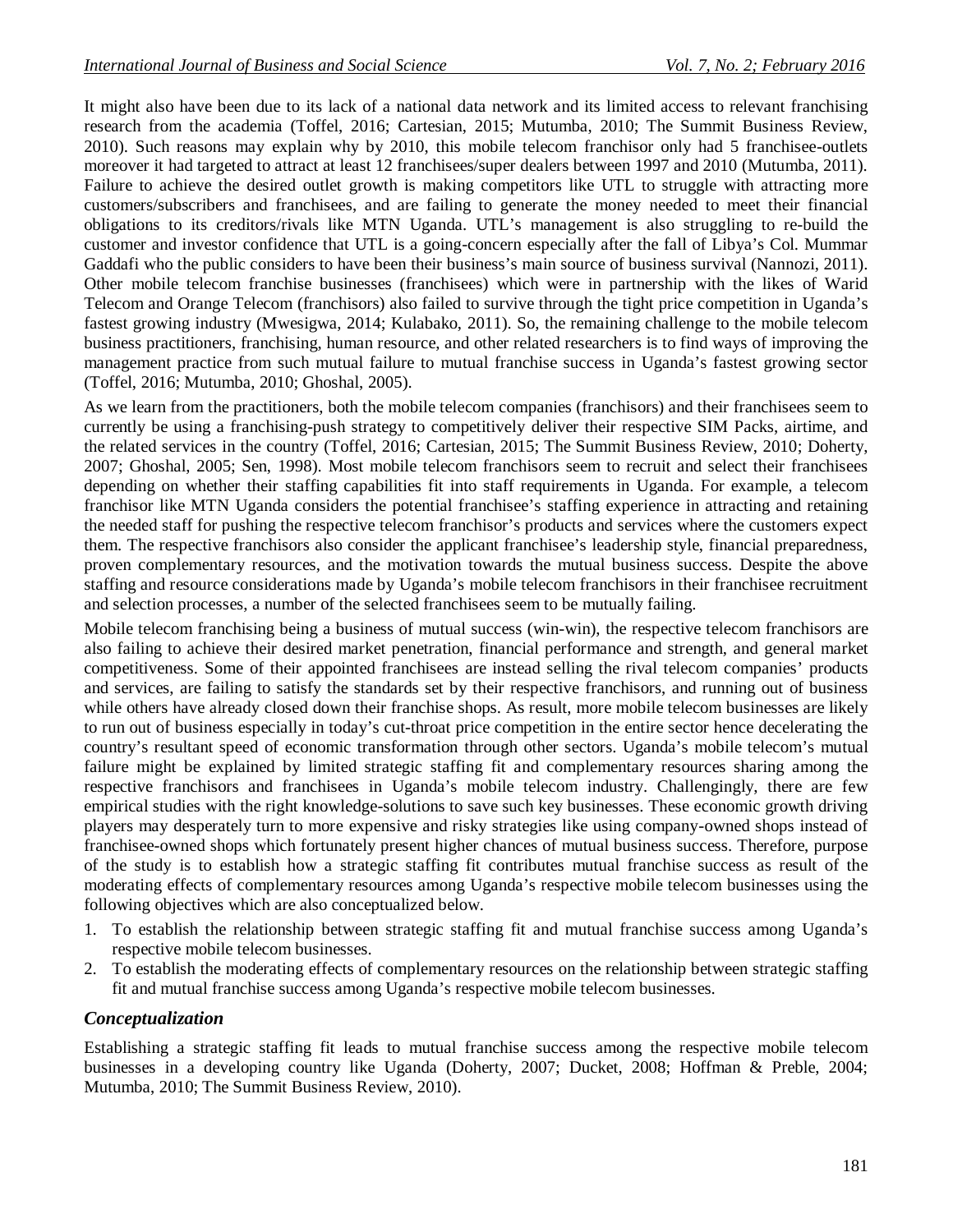The strength and direction of the relationship between the above fit and mutual franchise success is moderated by the interactive sharing of complementary resources between the respective franchisor and franchisee businesses (Toffel, 2016; Mutumba, 2010; The Summit Business Review, 2010; Doherty, 2007; Sen, 1998).

Under strategic staffing fit as the independent variable, we focused on the strategy alignment of both the franchisor and franchisee businesses, staffing abilities, performance management as the indicators to be measured during the study. Under mutual franchise success as the dependent variable, we focused on the respective mobile telecom businesses' distribution efficiency, market penetration, outlet growth, brand consistency over time and perceived financial success. While under complementary resources, the measures/indicators/constructs that we focused on were transferable market knowledge, financial preparedness, entrepreneurial capital, business networks and the tangible/physical resources that either and/or the respective franchisor and franchisee businesses can share within the relationship. This study's conceptual scope focuses on the relationship between staffing fit and mutual franchise success and the moderating effect of complementary resources on the relationship between staffing fit and mutual franchise success among Uganda's mobile telecom businesses. This study was carried out among the Mobile Telecom Franchisees who are mainly located in Uganda's 20 major towns like Kampala, Jinja, Mbarara, Gulu, Lira, Mbale, Soroti, Arua, Kabale, Masaka, Port Forto, Kasese, and Hoima among others across the country's 5 sub-regions. Guided by the above scope of this study, the following literature review provides a look at what the earlier researchers have contributed before this study.

## *Literature*

There is an increasing number of studies that relate to the relationship between strategic staffing fit and mutual franchise success especially in the retail and mobile telecom sectors around the world, (Ekelund, 2014; The Summit Business Review, 2010; Doherty and Alexander, 2004; Hoffman & Preble, 2004). This is because the fast growth of such sub-sectors can drive the faster national economic growth when the respective franchisors and franchisees/practitioners are practically able to find and sustain their competitiveness towards mutual success (Toffel, 2016; Ekelund, 2014; Mutumba, 2010; Ghoshal, 2005). In the strategic staffing and management practice, the well selected and supported franchisees complement the mobile telecom company's transferable market knowledge and experience, finances, and networks with their entrepreneurial capital which leads to mutual franchise success (Cartesian, 2015; Ekelund, 2014; The Summit Business Review, 2010; Ghoshal, 2005). Such symbiosis enables the business partnership to easily implement the customer-oriented innovations since their well selected franchisees have what it takes –the money and staffing to achieve the needed mutual success (The Summit Business Review, 2010; Doherty, 2007; Sen, 1998).

#### *Strategic Staffing Fit and Mutual Franchise Success*

According to Guest (1989), strategic staffing fit is the ability of organizations (franchisors and franchisees) to integrate their staffing issues into their strategic plans in order to ensure that they achieve mutual success. His definition is complemented by Bronson, James, Morgan and Cyril (1998) who added that the franchisorfranchisee selection is crucial for the respective partners' mutual business success. They further emphasize that the franchisor wants the best franchisee while the franchisee wants the best or most reputable franchisor because a franchisor with a poor franchise system to offer is unlikely to attract the best franchisees. Likewise, a franchisee without the necessary staffing and other resource requirements will not be offered the franchise ownership. So, any franchisor or franchisee who wants to enter into a business with the other must carry out a thorough investigation and evaluation of each other's staffing and other resources readiness before signing the franchise contract (Ekelund, 2014; Mutumba, 2010; Ghoshal, 2005; Sen, 1998). This helps both parties to avoid unscrupulous franchisors or franchisees who may dupe the other along the way (Mutumba, 2010; Kotler *et al.,* 2007; Sen, 1998).

As one of the strategic human resource/staffing practices, training courses and workshops are usually conducted in ways that cover many skills and areas of competence development which are aligned with the franchisorfranchisee strategies (Lin & Lin, 2004). Earlier scholars like Schuler (2000) and Sen (1998) had already emphasized that on-going staff training and development is crucial in order to achieve mutual business success for both franchise partners. Such symbiosis is also achieved through the staff applying the acquired skills in marketing the respective products, responding to and addressing customer complaints and penetrating new markets.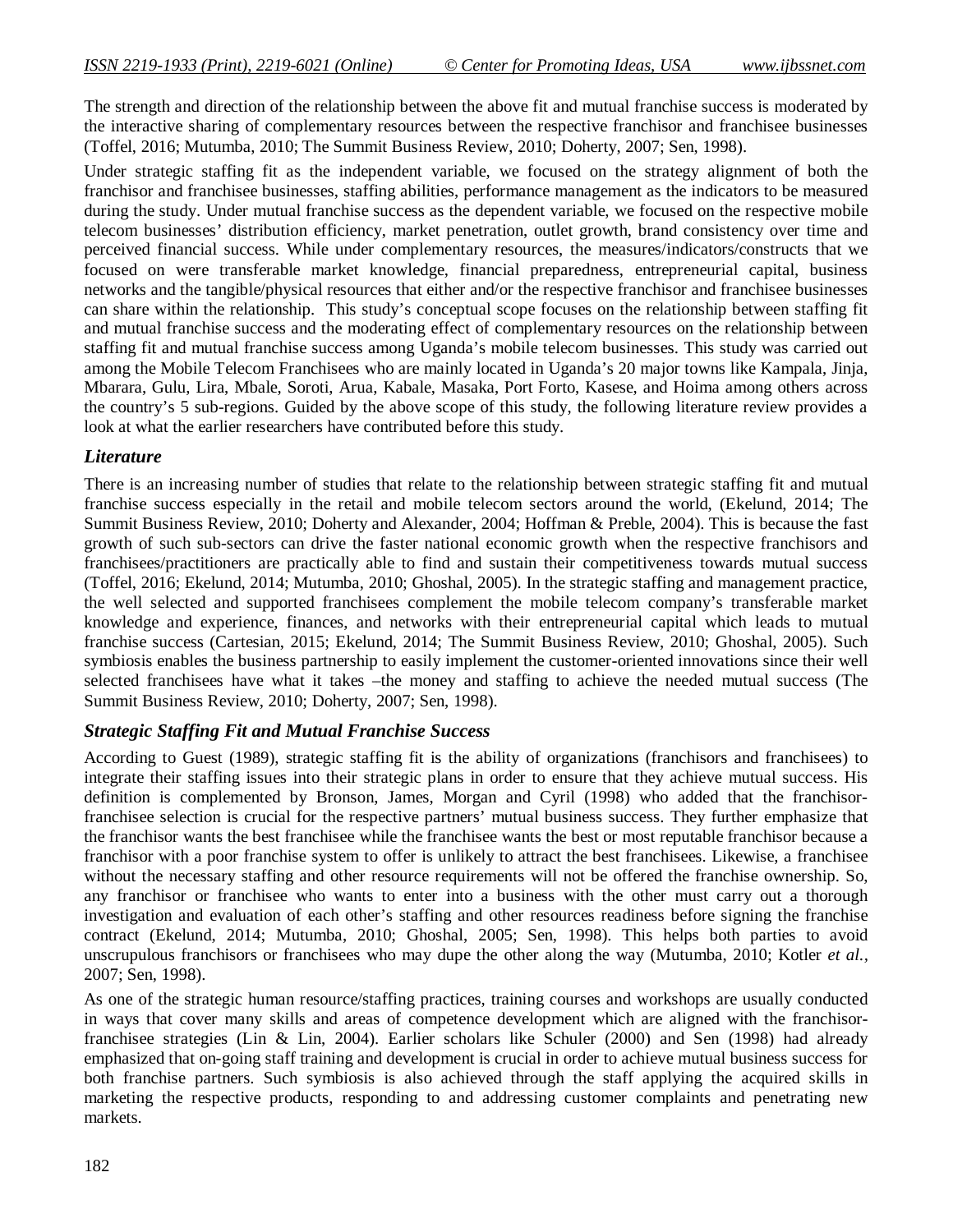There is a progressive coherence from recent scholars like Ekelund (2014) who are arguing that business performance aims like the distribution efficiency can be achieved by putting in place well aligned systems that ensure information exchange among other symbiotic practices. Such systems increase efficiencies, allow the franchisor to manage the brand effectively, improve communications and franchisee satisfaction besides the mutual increase in the value of the franchise chain especially in terms of its brand consistence and profitability (Ekelund, 2014; Mutumba, 2010; Sen, 1998).

As previously argued by Pelton, Strutton and Lumpkin (2002) and later complemented by (Ekelund, 2014), the increased systems efficiency covers many areas from operations (policies & procedures, departments, corporate organization) to the franchise relationship (satisfaction, communications, cultural training), production, distribution, marketing, sales maximization to the information exchange. Such systems include the software used to manage operations, as well as the various franchise-wide forms, checklists, operational manuals, policies, procedures, processes and sets of rules that govern the franchise relationship and structure (Ekelund, 2014; Mutumba, 2010; Doherty, 2007).

The design of effective systems is an entire science in itself (systems theory) which ties into operational behavior and strategic planning, as well as change management processes. During periods of growth, the strength of the franchise systems becomes even more important as new people are being brought in at an increased rate and the time available for each task decreases. Often small gaps in systems become much more expensive or unmanageable during periods of franchise growth especially where practices like performance management are not in place. Performance management as a tool that both the franchisors and franchisees can utilize to ensure mutual business success uses instruments like the minimum performance criteria (Morcos, 2013; Mutumba, 2010; Sen, 1998). This criterion guides the performance and expectations of both the franchisor and franchisees in the business system through some cause and effect analysis especially before selecting the respective partner. Such criteria help in establishing the minimum level of franchisee performance which is acceptable to the franchisor. Failure to achieve the respective business targets typically sets in motion a framework whereby the franchisee must rectify the situation (Morcos, 2013; Doherty, 2007; Sen, 1998).

According to Sisson and Storey (2000), the partnering franchisors and franchisees have to align the staffing plans with the overall brand strategy so as to achieve mutual business success. They emphasise that it is through a wellarticulated franchisor-franchisee strategy that staffing challenges can be determined and fitted. Both the franchisors and franchisees will usually continue to experience the staffing gaps as long as their staffing plans are not aligned with the brand's business strategy especially when preparing to achieve the shared vision. Earlier scholars like Corones (1994) argued that in order to ensure uniformity in the presentation and selling of goods/ services (brand consistency), the franchisor should insist on certain minimum requirements from its franchisees. Such contractual demands may require them to obtain stock from him/her or from only selected suppliers or to produce the stock in accordance with the franchisor's specifications that match the respective rights (Ekelund, 2014; Kotler *et al.,* 2007). In addition to the need to protect intellectual property rights (IPRs) such as the trademarks, the franchisor has to also supervise the location, the décor, and may arrange premises in accordance with the distinctive layout/format associated with the franchise. Despite all these relationship requirements, it is important to realize that the franchisee's business is an independent business to that of the franchisor although they both depend on one another for mutual success (Mutumba, 2010; Sen, 1998). Mutual franchise success is about achieving the goals and objectives of both the franchisor and franchisees in the business partnership (Summit Business Review, 2011; Plews, 2009; Sen, 1998). Franchising scholars like Ekelund (2014) and Doherty (2007) argue that there is need for mutual trust and complementary resources exchanges/interactions for a more successful business relationship especially where a strategic staffing fit has already been established.

#### *Complementary Resources on Strategic Staffing Fit and Mutual Franchise Success*

Studies continue to show that it is easier to achieve mutual success in franchisor-franchisee relationships where both partners complement one another with the independently-absent resources that the partners stands to competitively offer compared to their non-franchise rivals (Toffel, 2016; Ekelund, 2014; Flint-Hartle and de Bruin, 2011; Mutumba, 2010; Doherty and Alexander, 2006; Sen, 1998). That is why franchisors always look for proven entrepreneurs/potential franchisees that are financially stable, with relevant previous experience, readiness to mutually succeed, with the leadership and management skills, good business networks, willingness to learn, and with proven system discipline, (Hashim and Ahmad, 2004).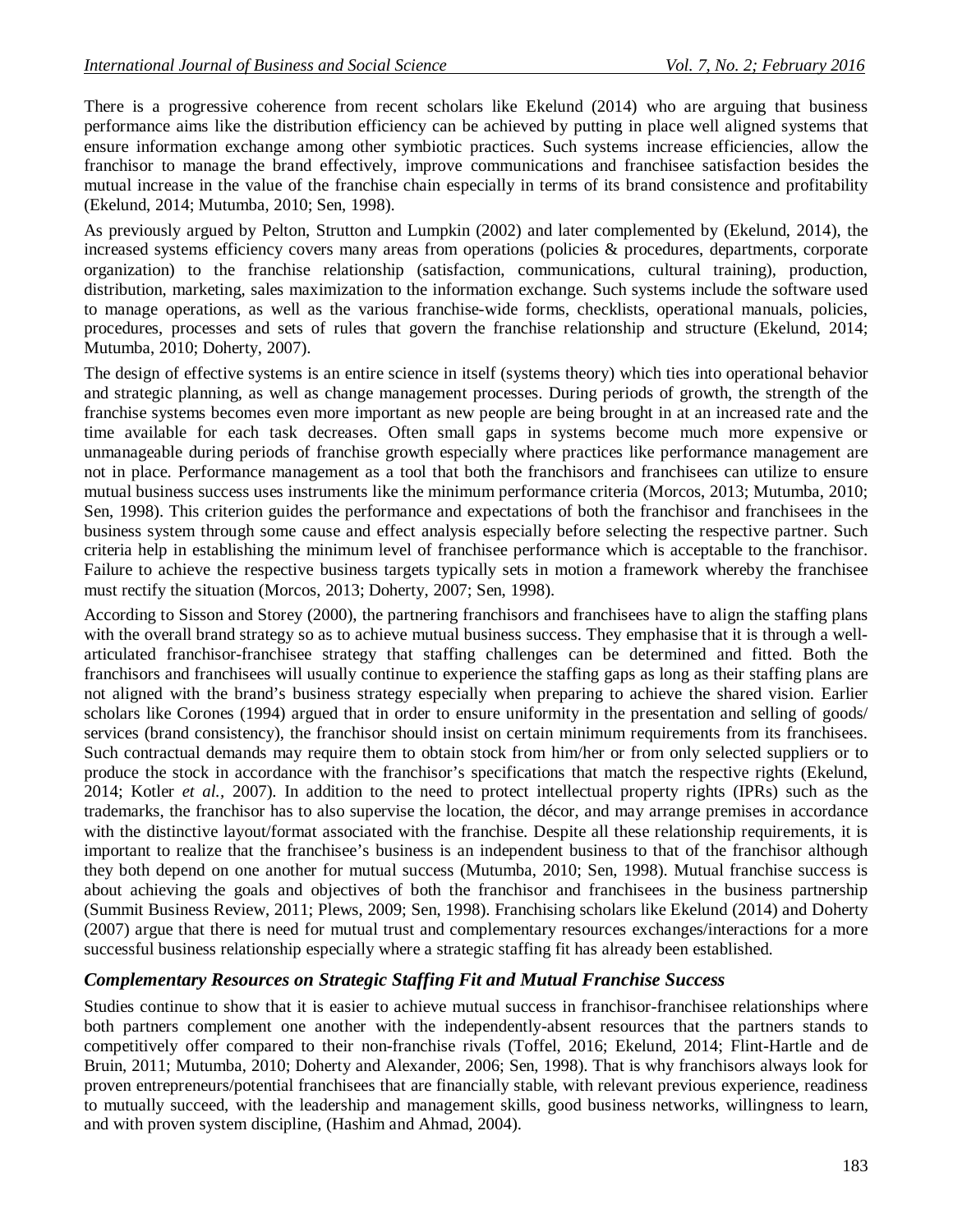Several researchers are of the view that proper use of complementary resources improves on the relationship between the franchisors' and franchisees' staffing fit and mutual franchise success in the business (Doherty, 2007; Grewal, Iyer, Javalgi, and Radulovich, 2011; Pearce, 2010). As the franchisor generally expands the business chain in a faster way using the franchisees' money and human resources (staffing), the franchisees are generally able to also use and maximize on the franchisor's proven business success, financial stability, international market experience, and other scarce resources accumulated over time towards mutual franchise success, (Grewal *et al.,* 2011; Harjito & Sulong, 2005; Doherty & Alexander, 2004; Sen ,1998). In a study conducted by Flint-Hartle and de Bruin in 2010, it was reported that the franchisees contribute to the building of complementary resource competency by adding value to the franchisor-initiated system and brand through developing presence and expertise in the local market. Such complementary value-addition from the franchisees is through their local knowledge and experience which is accumulated over time hence making them the fitting and mutually beneficial franchise candidates (Flint-Hartle and de Bruin, 2011; Harjito and Sulong, 2005; Hashim and Ahmad, 2004). However, most studies on the complementary resources have mainly been among fast food restaurants, retail, automobile, real estate brokerage, and the business services in countries like USA, UK, Australia, New Zealand, and South Africa among others (Knight and Cross, 2012; Mutumba, 2010; Hoffman and Preble, 2004; Sen, 1998). Such studies contribute to the evidence that franchisors and franchisees (in such sectors) are aware of how complementary resources contributes towards mutual success when a strategic staffing fit is established for the sustainable success of both franchise partners in such countries.

An empirical study on the moderating effects of complementary resources on the relationship between strategic staffing fit and mutual franchise success for the practitioners in Uganda's mobile telecom sub-sector is yet to be published (Toffel, 2016; The Summit Business Review, 2011; Mutumba, 2010). According to paper presented by a business consultant in 2004 during a continental seminar on franchising in Morocco, it was also revealed that although there are franchisors and franchisees in Uganda's mobile telecom industry, the absence of a proper regulatory framework and respective franchise association makes it challenging for the partners to achieve mutual franchise success (Toffel, 2016; Mutumba, 2010; Mutumba and Bakunda, 2008; Mutyabule, 2004). This study focuses on establishing how internally scarce resources like finances, entrepreneurial capital, transferable market knowledge, and established networks complement the contribution of strategic staffing fit on mutual franchise success in Uganda's mobile telecom industry using the following methodology.

#### *Research Methodology*

Basing on the positivistic/knowledge testing philosophy, we employed a cross-sectional quantitative research method using the questionnaire survey approach to collect data for testing the above conceptualization which is also presented in terms of the above research objectives (Neuman, 2007). The structured questionnaire included sections on the background data, strategic staffing fit, complementary resources sharing and mutual franchise success. The entire questionnaire was anchored on a 5-point Likert scale response ranging from "strongly disagree" to "strongly agree". The population for the study is the managers/employees of the franchisee telecom businesses from different mobile telecommunication companies in Uganda such as MTN, Airtel (and Warid), UTL, and Orange (now Africel). This is because it is the managers who are involved in the day-to-day efforts which are aimed at achieving the mutual business success (Cartesian, 2015; Neuman, 2007; Ghoshal, 2005).

We used the unit of analysis to be the franchise business and the unit of inquiry was a consideration of two  $(2)$ employees, that is a manager (on ground) and any other employee that has customer contact. This therefore made up a total population of 200 employees. Simple random sampling was used, in which 132 questionnaires were distributed. Of the 107 returned questionnaires, 3 were incomplete. The remaining 104 valid and complete questionnaires were used for quantitative analysis which represented a usable response rate of 79%. Common method bias was controlled by using the procedural remedies and statistical tests (Podsakoff, Mackenzie and Lee, 2003) on the questionnaire design including response anonymity and psychological separation of predictors and criterion variables. We also conducted the *Harman one-factor test* to examine and correct the potential problem of common method variance. This is because significant common method variance would have resulted into one general factor accounting for the majority of covariance in the variables (Podsakoff *et al.,* 2003).

An exploratory factor analysis was conducted focusing on principal component analysis on the questionnaire measurement items of the study yielded four factors for strategic staffing fit with eigenvalues greater than one accounting for 70.64% of total variance, and the first factor accounted for 40.7% of the variance.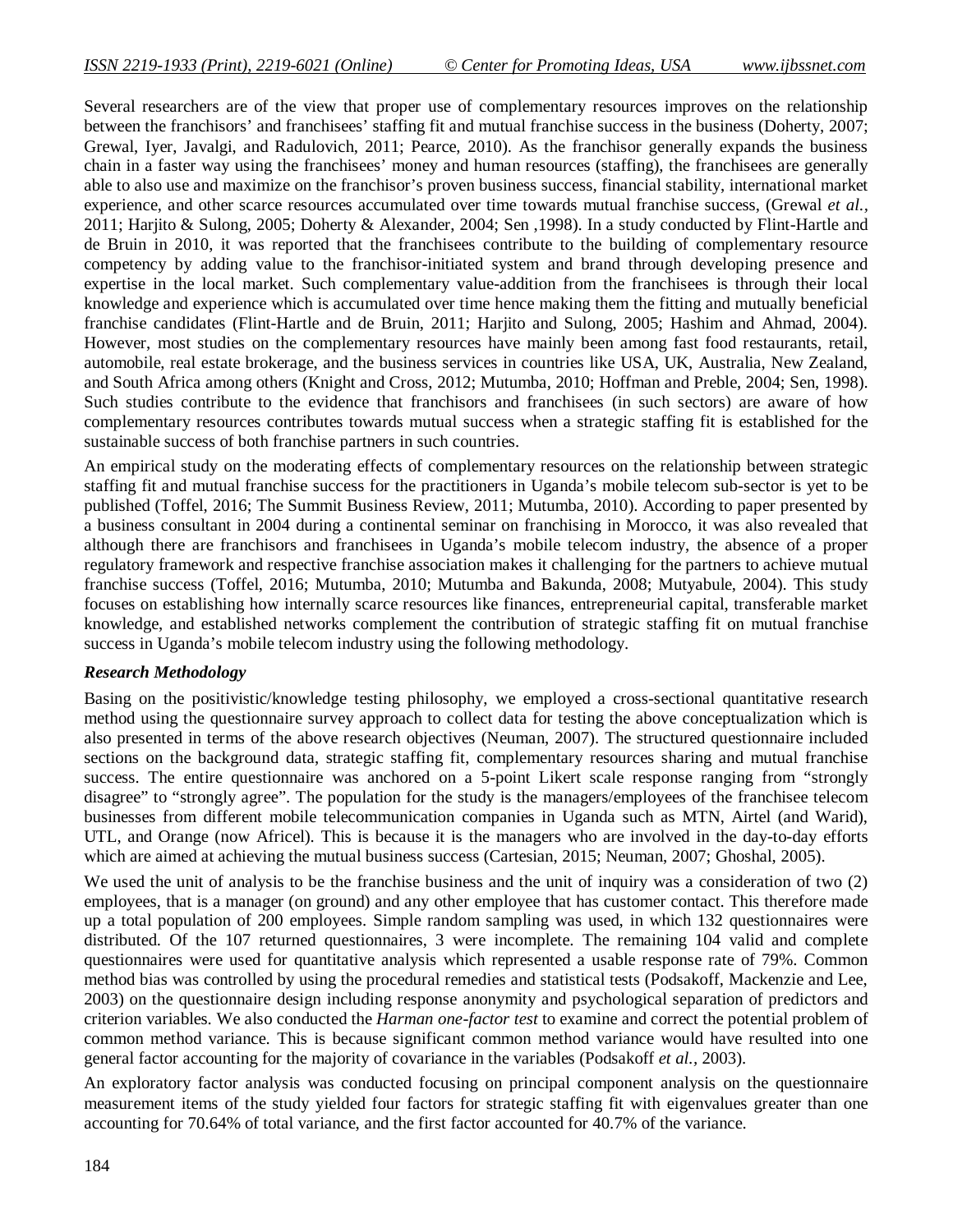Complementary resources had two factors with eigenvalues greater than one accounting for 61.7%, the first factor had 47.6% of the variance. Mutual franchisee success gathered 54.2% of the total variance, whereas the first factor has 30.9% of the variance. Since single factor does not emerge on the 3 variables and one general factor does not account for most of the variance, common method bias was unlikely to be serious problem in the data (Podsakoff and Organ, 1986). Besides KMO statistics for the three variables indicate that both are above 0.5 for instance 0.834 for strategic staffing fit, 0.777 for complementary resources and 0.5 for mutual franchise success which justifies the adequacy of the sample size for factor analysis (Kaiser, 1974). The Cronbach's Alpha for variables was employed in the study to access the degree of internal consistency of the items (Hair *et al.,* 1998). Cronbach alpha for strategic staffing fit was 0.906 while for the complementary resources sharing was 0.835 and the Cronbach alpha for mutual franchisee success was 0.538. This suggested that the factors were internally consistent and that the data set was reliable for further statistical analysis.

## *The Respondents*

According to *Table 1* below, the respondents were predominantly male (56.7%) which means that most of the findings are informed by males. Most (40%) of the respondents were in the age bracket of 46-59 years which means the findings were from 'franchisepreneurs' who were in their middle-age. Also, most (53.9%) of the respondents (employees/dealers/franchisees) had a tenure of 10 years which means they were concerned about the variables and scope of this study hence they were more likely to give the realistic picture on ground. In terms of education level, most (87%) of the respondents were degree holders meaning this study's conceptual scope was easy for them to appreciate the ontology/reality under study during the data collection. Meanwhile, most (92.4%) of the respondents were from MTN and Airtel (and Warid) which meant that their views reflected the best practices since the two (2) brands are Uganda's market leaders in its telecom industry (Mwesigwa, 2014). In terms of positions held, there was a balance among the franchisee-respondents because 50% were employed as supervisors while 45.5% were the respective outlet owners. Moderation regression analysis was used to determine the extent to which complementary resources as a moderator plays in the strategic staffing fit and mutual franchisee success relationship basing on the measurement of the variable below. Also, three model regressions were developed as presented in *Table 2* below.

Strategic staffing fit was measured basing on the constructs in the above conceptualization which were anchored on a five-point Likert scale ranging from 1="strongly disagree" to 5= "strongly agree" developed and validated by Huselid (1997). The measure covers the degree of fitness that arises from staffing practices and firm strategy. Items considered include "Our Managers help to facilitate change e.g through the designing and development of training programs at both franchiser and franchisee levels", "I participate in the process of defining business strategies". Complementary Resources was measured using a five point Likert scale ranging from 1="strongly disagree" to 5= "strongly agree", items considered include "Having good business networks and relationships is crutial for mutual franchise success", "Having a financial plan ready is crucial for mutual franchiser-franchisee success" and "Franchisees have a guaranteed and protected territory" among others. These items were adopted and modified from the works of Ducket (2008); Parmigiani and Mitchell (2009).

Like for the above 2 predictor variables, mutual franchise success was measured in terms of the constructs in the above conceptualization using a five-point likert scale ranging from 1="strongly disagree" to 5= "strongly agree" the items used are "Our partnership ensures brand consistency of our mobile telecom products", "There is a shared sense of psychological ownership like people in same family with the same business identity" (Martiz & Nieman, 2008; Checklist, 2009). The above methodology resulted into the following findings. They consist of the presentation, interpretation and discussion of the research findings on the study variables in connection to the respectively reviewed literature above.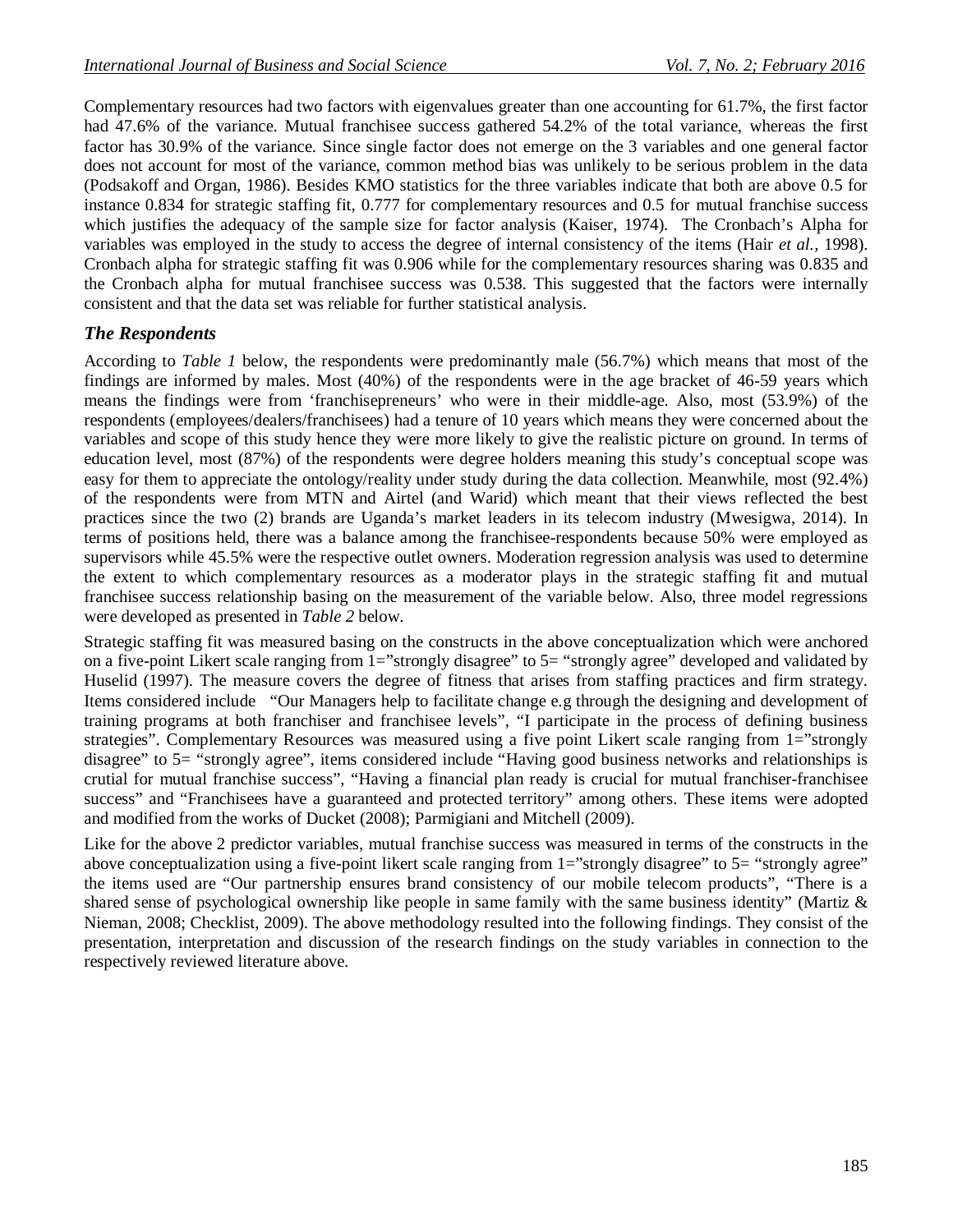# *Findings*

#### **Results**

| Table 1. Correlations between the variables |                                 |             |         |           |           |  |  |  |
|---------------------------------------------|---------------------------------|-------------|---------|-----------|-----------|--|--|--|
|                                             |                                 | <b>Mean</b> | Std     |           |           |  |  |  |
|                                             | <b>Strategic Staffing Fit</b>   | 3.5202      | 0.76015 |           |           |  |  |  |
|                                             | <b>Complementary Resources</b>  | 3.8029      | 0.75401 | $0.772**$ |           |  |  |  |
|                                             | <b>Mutual Franchise Success</b> | 3.8942      | 0.46525 | $0.302**$ | $0.328**$ |  |  |  |

**Table 1: Correlations between the Variables**

Significance level: *\*p<0.05; \*\*p<0.01; \*\*\*p<0.001*

#### *Source: Primary data*

Table 1 above shows that there is a positive and significant  $(r = 0.302**, p<0.01)$  correlation between strategic staffing fit and mutual franchise success in Uganda's mobile telecom sectors. This implies that when strategic staffing fit is increased, mutual franchise success also increases. The study results also revealed a positive and significant ( $r = 0.328**$ ,  $p < 0.01$ ) correlation between complementary resources and mutual franchise success. However, such correlations may be caused by factors which are not conceptualized under this study hence the need for the regression results in *Table 2* below which are better at establishing the above respective relationship.

| 4.1 Table 2: Hierarchical Regression Analysis |            |           |           |  |  |  |  |
|-----------------------------------------------|------------|-----------|-----------|--|--|--|--|
|                                               | Model 1    | Model 2   | Model 3   |  |  |  |  |
| <b>Main Effect</b>                            |            |           |           |  |  |  |  |
| <b>Strategic Staffing fit</b>                 | $0.302**$  | 0.121     | $0.328**$ |  |  |  |  |
|                                               | (0.002)    | (0.414)   | (0.009)   |  |  |  |  |
| <b>Moderating Effect</b>                      |            |           |           |  |  |  |  |
| <b>Complementary</b>                          |            | 0.235     | $0.626**$ |  |  |  |  |
| <b>Resources</b>                              |            | (0.114)   | (0.000)   |  |  |  |  |
| <b>Interactive Term</b>                       |            |           |           |  |  |  |  |
| Strategic Staffing Fit x                      |            |           | $0.793**$ |  |  |  |  |
| <b>Complementary Resources</b>                |            |           | (0.000)   |  |  |  |  |
| <b>Mode Indices</b>                           |            |           |           |  |  |  |  |
| Adjusted $R^2$                                | 0.082      | 0.096     | 0.404     |  |  |  |  |
| $\Delta R^2$                                  |            | 0.022     | 0.308     |  |  |  |  |
| $\boldsymbol{F}$                              | $10.251**$ | $6.475**$ | 24.308**  |  |  |  |  |

 **N=104**

 **Significance level: \*p<0.05; \*\*p<0.01; \*\*\*p<0.001**

#### *Source: Primary data*

From *Table 2* above and in line with study objective one, results reflect that strategic staffing fit is positively related to mutual franchise success at a high level of significance (adjusted R<sup>2</sup>=0.082; F=10.251; β=0.302; p= 0.002) in Model 1. This implies that Staffing fit explains 8.2% variance of the mutual franchise success. Therefore, franchisor-franchisee strategy alignment with the staff abilities, recruitment and selection, start-up and on-going training and performance management are some of the attributes that need to be considered for increased mutual franchise success. Such mutual business success is indicated by shared distribution efficiency, market penetration, outlet growth, brand consistency and financial success. The above results are in line with scholars like Ekelund (2014), Lin & Lin (2004) and Sen (1998) whose earlier findings also demonstrated how the staffing fit strategically leads into mutual franchise success among the respective business partners. The agreement between this study's results and the earlier scholars' findings may be because the franchising practice cuts across other sectors and geographical boundaries. So, this study's mobile telecom context seems to be empirically similar to the above earlier scholars' reality. This result is consistent with the hypothesized positive relationship between strategic staffing fit and mutual franchise success. However, considering this low variance, other factors could help explain the remaining percentage hence the need to consider the next models.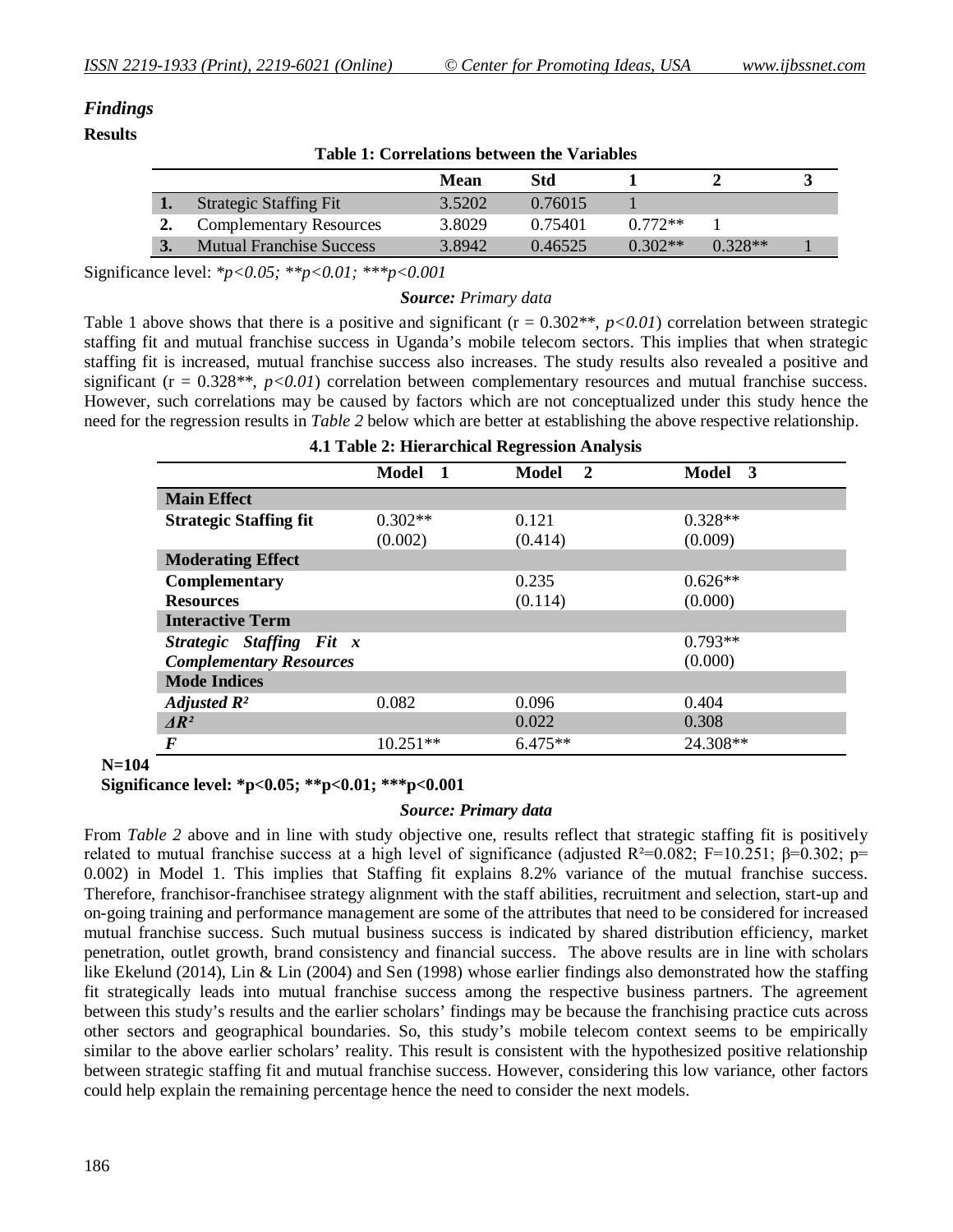*Table 2* presents Model 2 which regressed strategic staffing fit and complementary resources (ΔR<sup>2</sup>=0.022;  $\Delta F = 2.543$ ;  $\beta = 0.302$ ;  $p = 0.114$ ), the results were not significant much as there was a slight increase of variance by 2.2% explaining 9.6% contribution of strategic staffing fit and complementary resources sharing on mutual franchise success. However, Model 2 was not part of this study's focus hence our concentration was put on the next results.

The final model (Model 3) was used to regress the interaction variable which is a product of strategic staffing fit and complementary resources with other variables. Results indicated  $(\Delta R^2=0.308; \Delta F=53.273; \beta=0.793; p=0.000)$ the effect of the interactive variable was significant, with a combined considerable increase in variance by 30.8%. The Model now explained a combined variance of 40.4% of the mutual franchise success. Within the model, another variable (complementary resources) positively affected ( $\beta$ =0.626; p= 0.000) the strategic staffing fit's effect ( $\beta$ =0.328; p= 0.009). So, this was an indication that complementary resources sharing significantly and positively moderates the relationship between strategic staffing fit and mutual franchise success. To be graphically certain about the moderation effect, we used the Aiken and West (1991) approach to plot the interaction effect for three levels of complementary resources, defining them as "low", "medium" and "high" complementary resources as minus or plus standard deviation (SD) from the mean. Figure 1 shows the results for the relationship between strategic staffing fit and mutual franchise success for "low", "medium" and "high" level of complementary resources.



**Figure 1: The Moderating effect of Complementary Resources on Strategic Staffing fit and Mutual franchise success**

#### *Source: Primary data*

In conditions of "high" complementary resources, one SD above the mean illustrated by the brown line which is above the green line (mean) hence the relationship between strategic staffing fit and mutual franchise success was significant positive. This implied that when strategic staffing fit increases by 1 unit, mutual franchise success will increase by 0.352 units. In contrast, when the level of complementary resources is "low" one standard deviation below the mean as illustrated by the purple line, the positive relationship between strategic staffing fit and mutual franchise success was not significant. So, at low levels of sharing of the complementary resources, mutual franchise success is instead reduced hence changing the direction and strength of the respective relationship under this study.

The above empirically tested moderation effects of the complementary resources is in agreement with an earlier study by Flint-Hartle and de Bruin (2011), Harjito and Sulong (2005) and Hashim and Ahmad (2004) whose findings collectively revealed that similar interactive effects. Their studies revealed that complementary resources contribute to towards mutual success when a strategic staffing fit is established for the sustainable success of both franchise partners in the respective countries. The agreement between the earlier and this study's results is because the resources complementarity increases the ability of both business partners to succeed in sustainable win-win ways.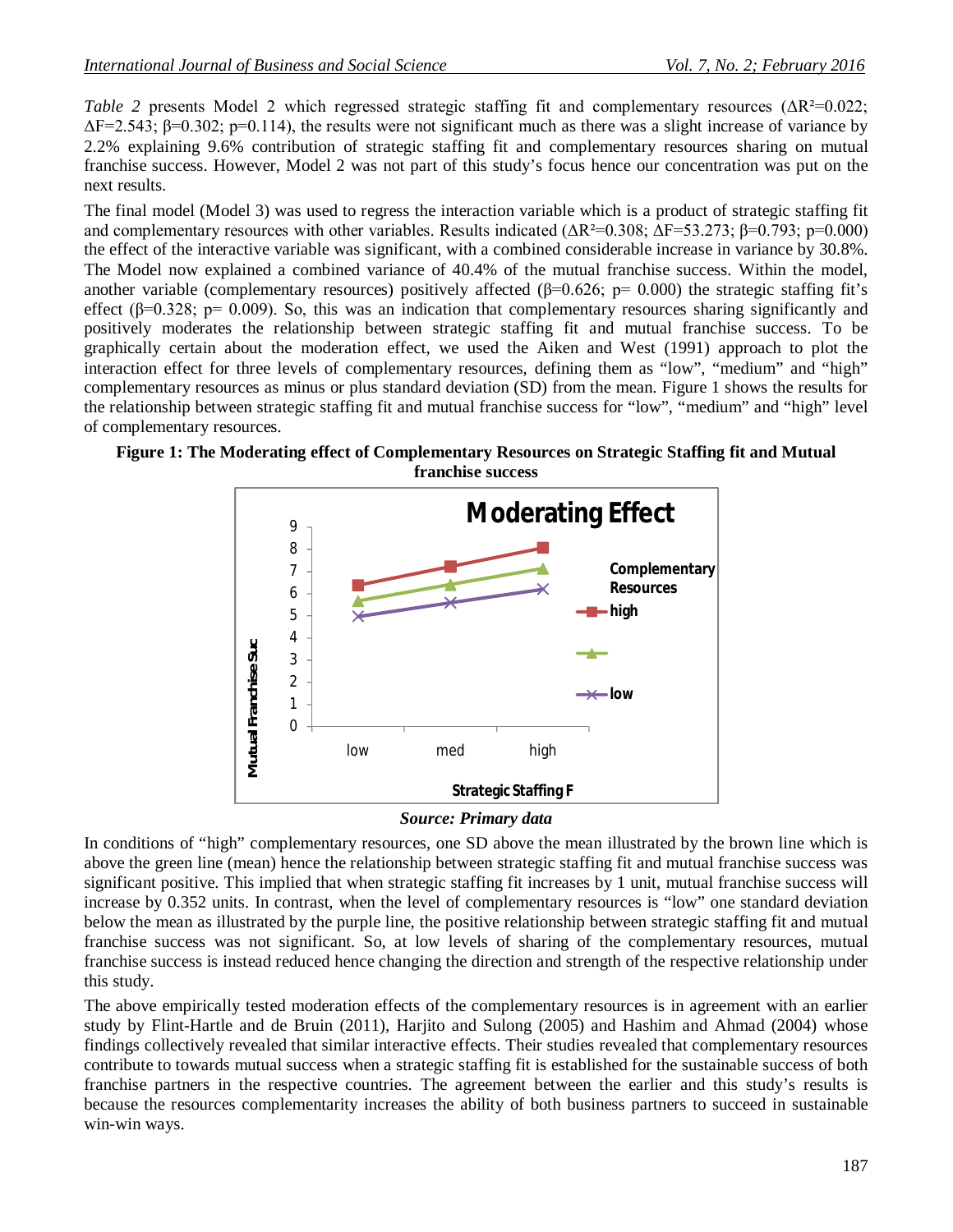From the background to this study, the partners in MTN as Uganda's leading mobile telecom franchise system add value/success in win-win ways which have kept the brand ahead of the likes of UTL. As revealed above, the interactive/moderating effects are stronger at high levels of complementary resources sharing. So, the following conclusions and recommendations may guide the attraction, selection and symbiotic use of the respective staff, financial, local and international market knowledge for sustainable mutual franchise success.

#### *Conclusions*

There is a positive and significant relationship between strategic staffing fit and mutual franchise success, although the contribution of the staffing fit to the mutual success is lower before interactive moderation of the complementary resources. When Uganda's mobile telecom franchisors and franchisees share higher levels of complementary resources sharing, more mutual franchise success can be achieved in this fast growing sector (Toffel, 2016; Ekelund, 2014; Cartesian, 2015; The Summit Business Review, 2011). In so doing, the respective telecom businesses (franchisors) can then develop and align their key business strategies like expanding their respective outlet/branch (retail) networks with the franchisees' staffing abilities/competencies in ways that also tap into each partner's financial preparedness, transferable market knowledge and business networks among others. This is usually during staff planning, franchisee recruitment and selection, initial and on-going training, performance management and marketing activities by both sides as part of their efforts to achieve mutual franchise success on a sustainable basis.

## *Managerial Implications*

The continued competitiveness in pushing a given mobile telecom business's products and services demands for the practice of selecting the right franchisee partners with whom they can mutually share the right staffing fit and other complementary resources like the partner's financial preparedness and franchise business ecosystem engagements. Such competitiveness in the mobile telecom sector challenges the mobile telecom franchisors and franchisees to always first ensure that their respective business growth partners sustainably share the needed strategic staffing fit and complementary resources before signing the contract. The findings have revealed that the fitting and contractual sharing of the needed expansion staffing, financing and other resources leads to the achievement of mutual franchise success across the mobile telecom sector.

So, the respective mobile telecom managers in a developing country like Uganda need to first evaluate their respective partners' current and future co-existence of those key resources before entering into the franchise contract engagements. Ensuring the needed mutual franchise success during the franchise contract negotiation and signing between any respective potential franchisor and the respective franchisee(s) and during the actual contract implementation becomes more feasible. It is because such systematic partner selection, contractual engagement and implementation create the needed co-existence and co-evolution that leads into the mutual franchise success through such a complexity of resource sharing for both partners. In so doing, the franchise business managers in mobile telecom companies like UTL in other developing countries can turn their past failure into mutual franchise success.

Each franchise partner's respective human resource manager, distribution/operations manager, financial controller and branch manager needs to be part of the mutual partner selection and the respective strategy implementation throughout the business partnership. Their early internal stakeholder engagement and common sense of strategic business direction make it easier for the respective franchise management team to create the intrapreneurial ecosystem for sharing the resources for mutual franchise success. Even the external stakeholders like the respective sub-agents/retailers and the partners from other sub-sectors like in healthcare, education (e-learning and online payments) and agribusiness can then become more competitive. When mutual franchise success in the mobile telecom (or media) sub-sector enables other key areas of welfare (public good) concern to also prosper, more developing countries can achieve faster socio-economic transformation hence National Visions. For such a strategic direction towards most of the East African countries to become middle-income economies, basic, policy and applied/action studies may come in handy.

#### *Areas for Further Research*

The role of the key managers in preparing to negotiate for franchise contracts that can lead into sustainable mutual franchise success needs to be studied further across other areas like manufacturing, automobile, hospitality, internationalization, oil and gas among others.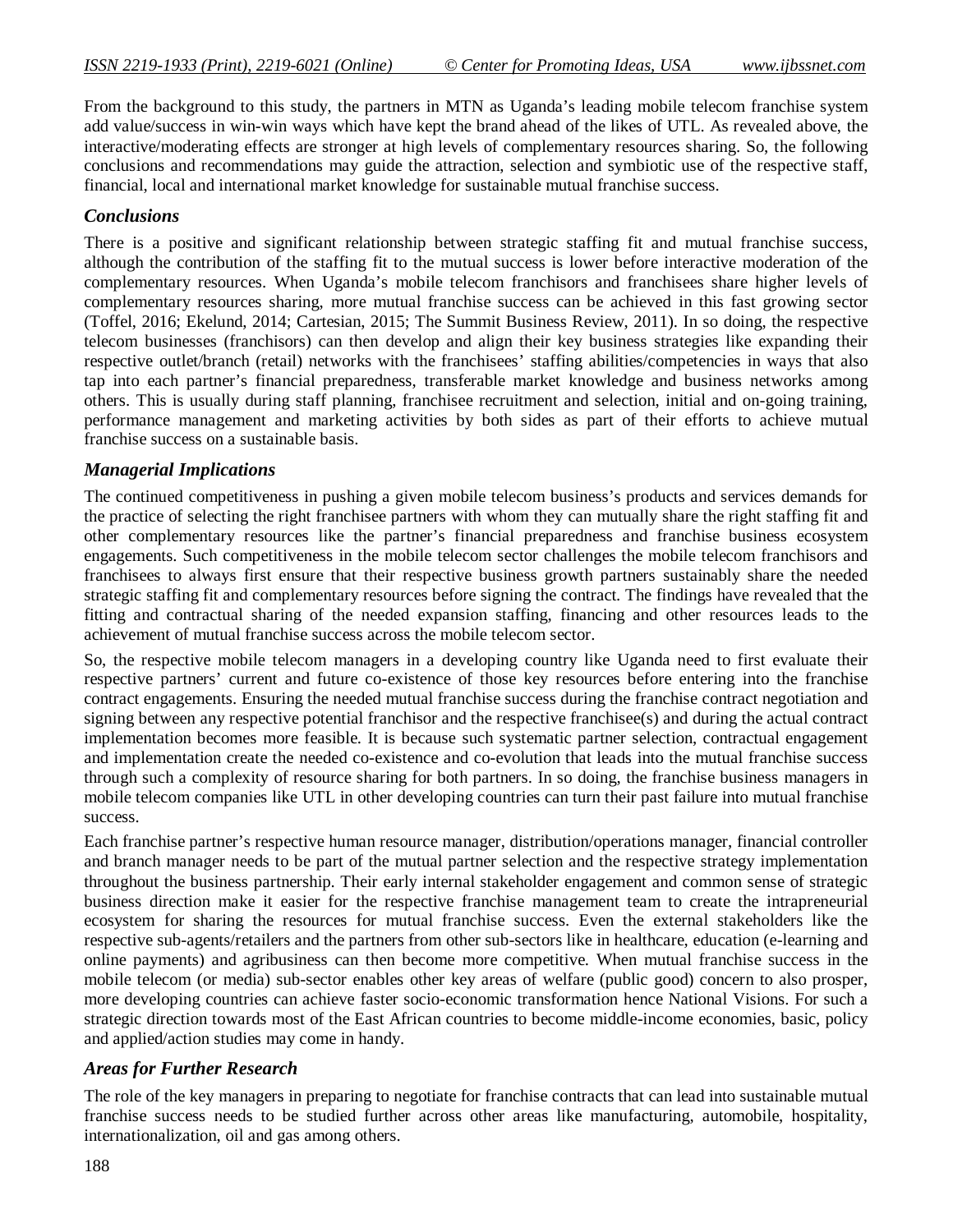There is also need to carry out more research on the relationship between strategic staffing fit and franchise performance as mediated by the interactions quality between the franchise partners and other ecosystem players in other economic blocs like COMESA and EU.

#### *Acknowledgements*

*Without the guidance and some financial support (Faculty Research Funding) of the Makerere University Business School's (MUBS's) Faculty of Management and Public Policy, this study would not have been completed for us to make a knowledge contribution to the scientific community. We also thank the decision makers and respondents from the above telecom companies from this study beside this journal-IJBSS which has given us this opportunity to share our findings with you as part of the scientific community.*

#### *References*

- Barney, J. B. (1991a). Firm Resources and Sustained Competitive Advantage. *Journal of Management.* Vol.17. pp. 99-120.
- Barney, J. B. (1991b). The Resource Based View of Strategy: Origins, Implications, and Prospects. *Journal of Management.* Vol. 17. pp. 97-211.
- Bronson, James W and Morgan, Cyril P (1998). The Role of Scale in Franchise Success: Evidence from the Travel Industry, *Journal of Small Business Management*.
- Cartesian (2015). Mobile Access Network for MVNO: Market Assessment. January 30, 2015Prepared for UCC. http://www.ucc.co.ug/files/downloads/SMP\_Report\_Mobile%20Network%20Ac cess\_April%202015.pdf
- Combs, J.G., Micheal S.C., & Castrogiovanni, G.J. (2004). Franchising: A Review and Avenues For Greater Theory Diversity. *Journal of Management.* Vol. 30. No.6. pp. 907–931
- Corones, S.G. (1994) *Restrictive trade practices law*. The Law Book Company Ltd.
- Doherty A. M (2007). The Internationalizing of Retailing: Factors Influencing the Choice of Franchising as a Market Entry Strategy. *International Journal of Service Industry Management*. Vol 18 . No 2.
- Doherty A M and Alexander N., (2006). Power and Control in International Retail Franchising. *European Journal of Marketing.* Vol 40 No 11/12.
- Ekelund, C. (2014). Franchisor-Franchisee Relationships: An Interaction Approach. *World Journal of Management.* Vol. 5. No. 1.
- Flint-Hartle and de Bruin A., (2011). Franchising Success: Insights from Real Estate Brokerage. *International Small Business Journal.* Vol. 29. No. 58-77.
- Ghoshal, S. (2005). Bad Management Theories Destroying Good Management Practice. Academy of Management Learning & Education. Vol. 4. No. 1. Page 75-91.
- Guest, D. (1989) '*Personnel and HRM: Can you tell the difference*?', Personnel Management (January) .
- Grewal D., Iyer G., Javalgi R., and Radulovich L., (2011). Franchise Partnership and International Expansion: A Conceptual Framework and Research Preposition. *Entrepreneurship Theory and Practice*. Vol.35. Issue 3 Pages 533-557.
- Harjito D. A. and Sulong Z., (2005). The Interaction Effects of Top Management Team Attributes and Environment of Organizational Growth. *Journal of Small Business.* Vol. 1. No. 10.
- Hashim M.K and Ahmad S. A., (2004). *Selecting Franchisors and Franchisees and Success Factors in International Franchising.* Malaysian Institute of Management. Retrieved on May 11, 2011.
- Knight, S., & Cross, D. (2012). Using Contextual Constructs Model to Doctoral Research Methodology. *International Journal of Doctorial Studies.* Vol. 7. 2012.
- Kulabako F., (2011). *Uganda: Year of Extremes for the Telecom Sector.* All African. April 04, 2011. Retrieved on November 02, 2011.
- Lambart, D., Stock, J., Ellram, L. M., (1998), Fundamentals of Logistics Management, New York, Irwin/ McGraw-Hill.
- Kotler ,P. Makens, J., & Bowen, J. (2007). *Marketing for Hospitality and Tourism Management.* 2nd Edition. Pearson Education Asia.